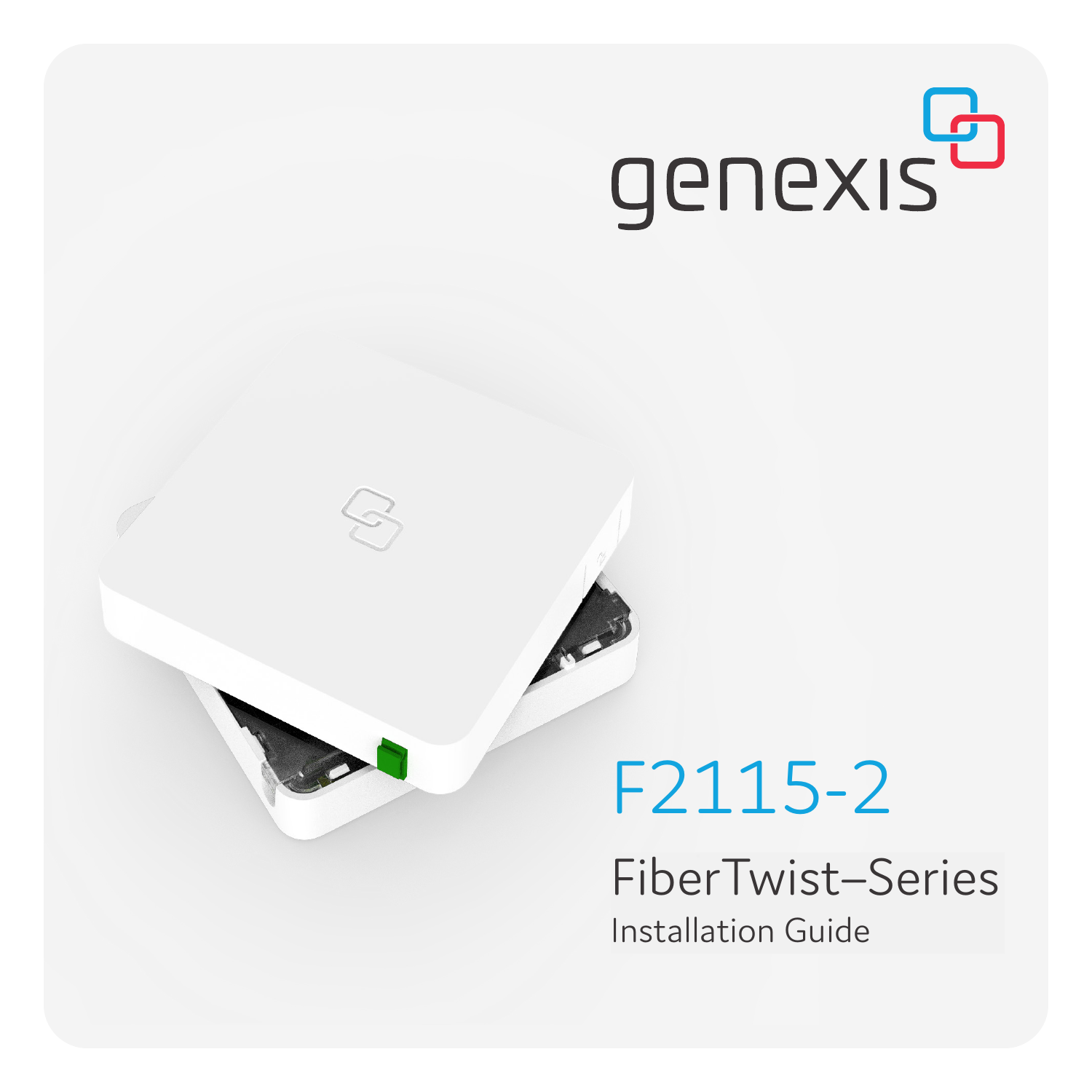## Button overview extensive properties and the Port overview

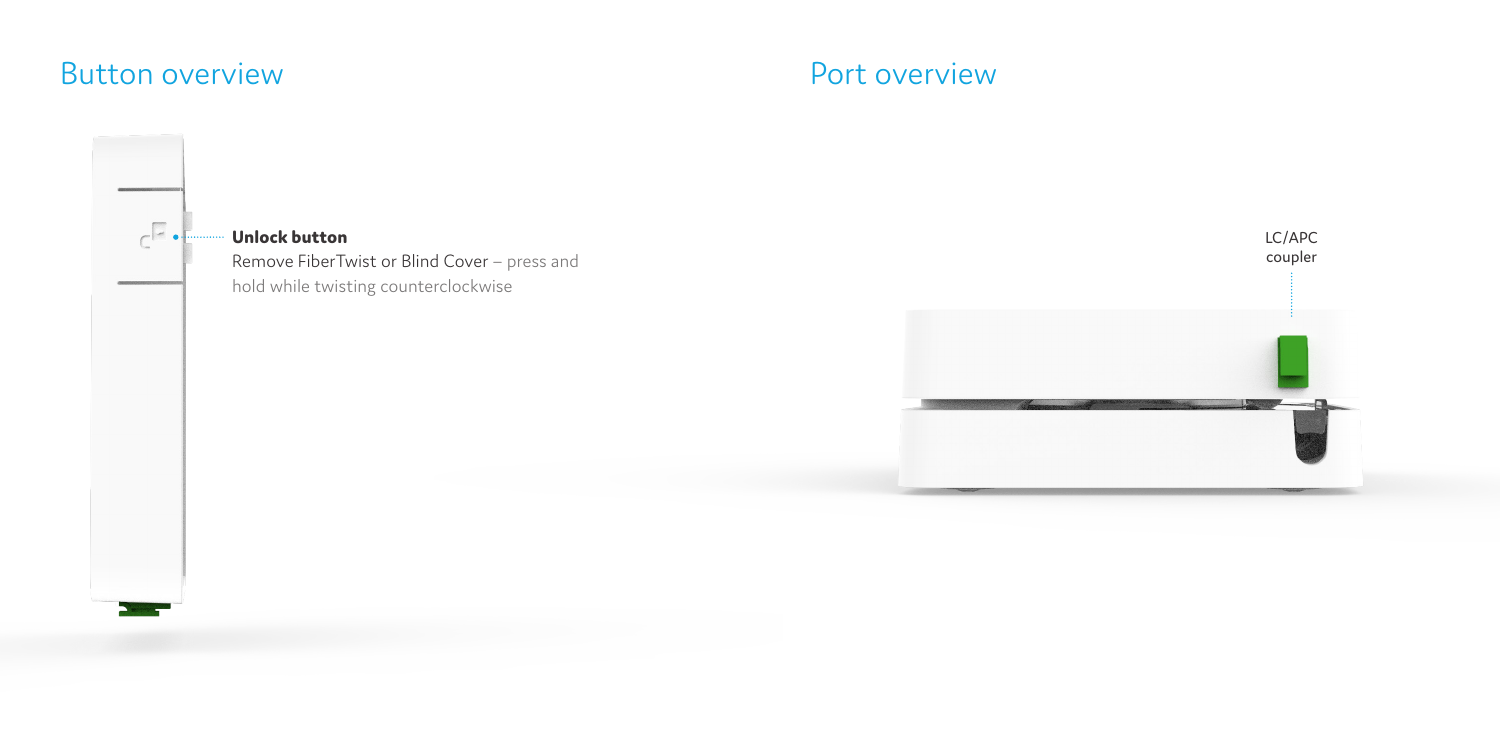## Installation guide

Different language versions of this document and additional product information are available on https://genexis.eu/product/fibertwist/downloads

#### **Box contents**

• Genexis FiberTwist-F2115-2

#### **Label position**

The product label is positioned on the back of the active device.

**Important:** Instructions need to be followed precisely and uninterrupted. This minimizes the risk of damage to the fiber optic connectors, causing a severe degradation of signal quality.

#### **Remove Blind Cover (if present)**

- 1. Press and hold the unlock button (see button overview).
- 2. Rotate the Blind Cover counterclockwise till it blocks.
- 3. Remove the Blind Cover from the baseplate (FTU) by pulling it towards yourself.
- 4. Store the Blind Cover in a safe place.

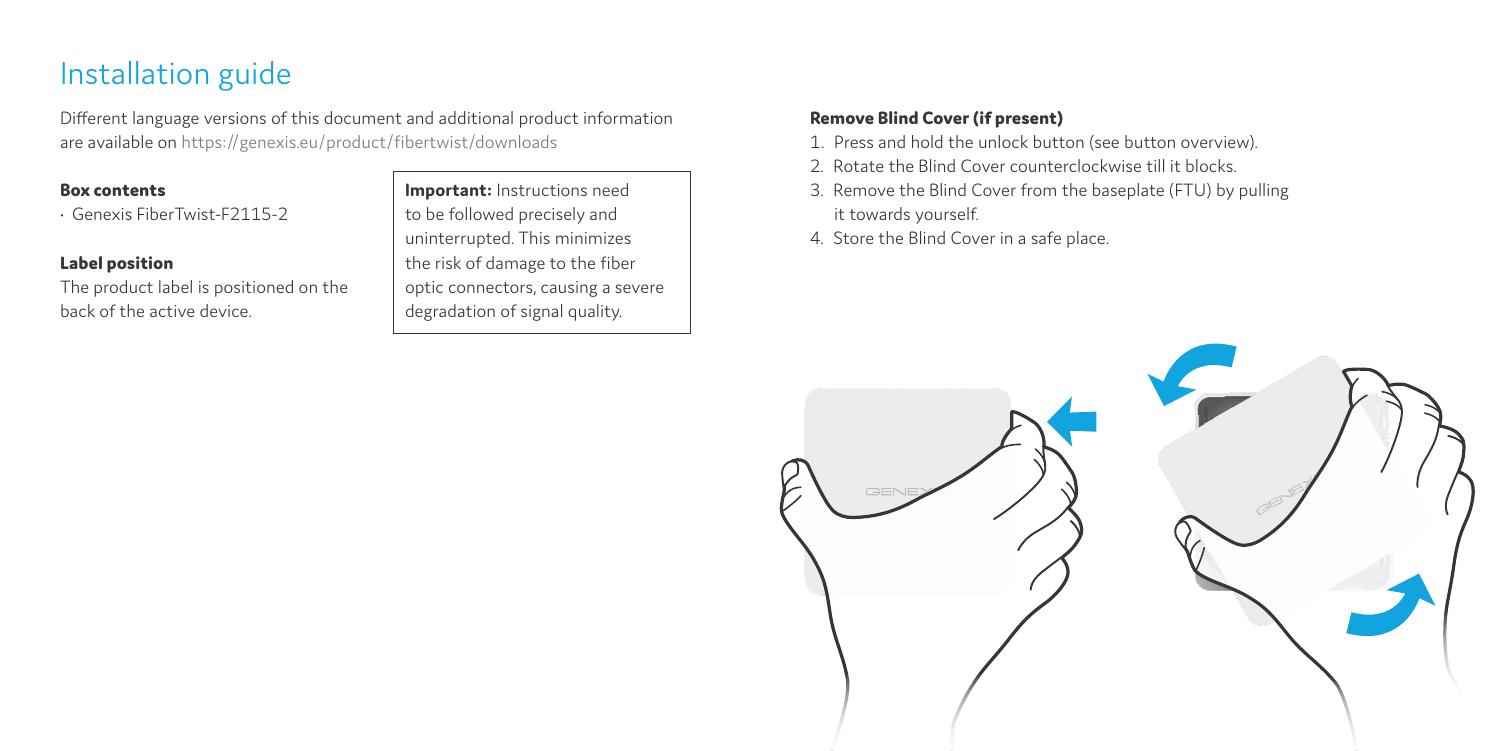#### **Remove dust cap**

- 1. Take the FiberTwist out of the box.
- 2. The dust cap is connected to the red string located on the rear of the FiberTwist.
- 3. Remove the dust cap by pulling the red string.
- 4. Store the dust cap in a safe place.



### **Twist!**

- 1. Place the FiberTwist on the FTU as shown in the picture below, in a 30–degree angle.
- 2. Rotate clockwise until it clicks into place.
- 3. Make sure the FiberTwist is aligned squarely on the FTU, each edge must line up directly with the FTU below.
- 4. Remove the green dustcap from the LC/APC coupler, connect your fiber gateway to the LC/APC port using a fiber patch cable.

Your FiberTwist is now installed!